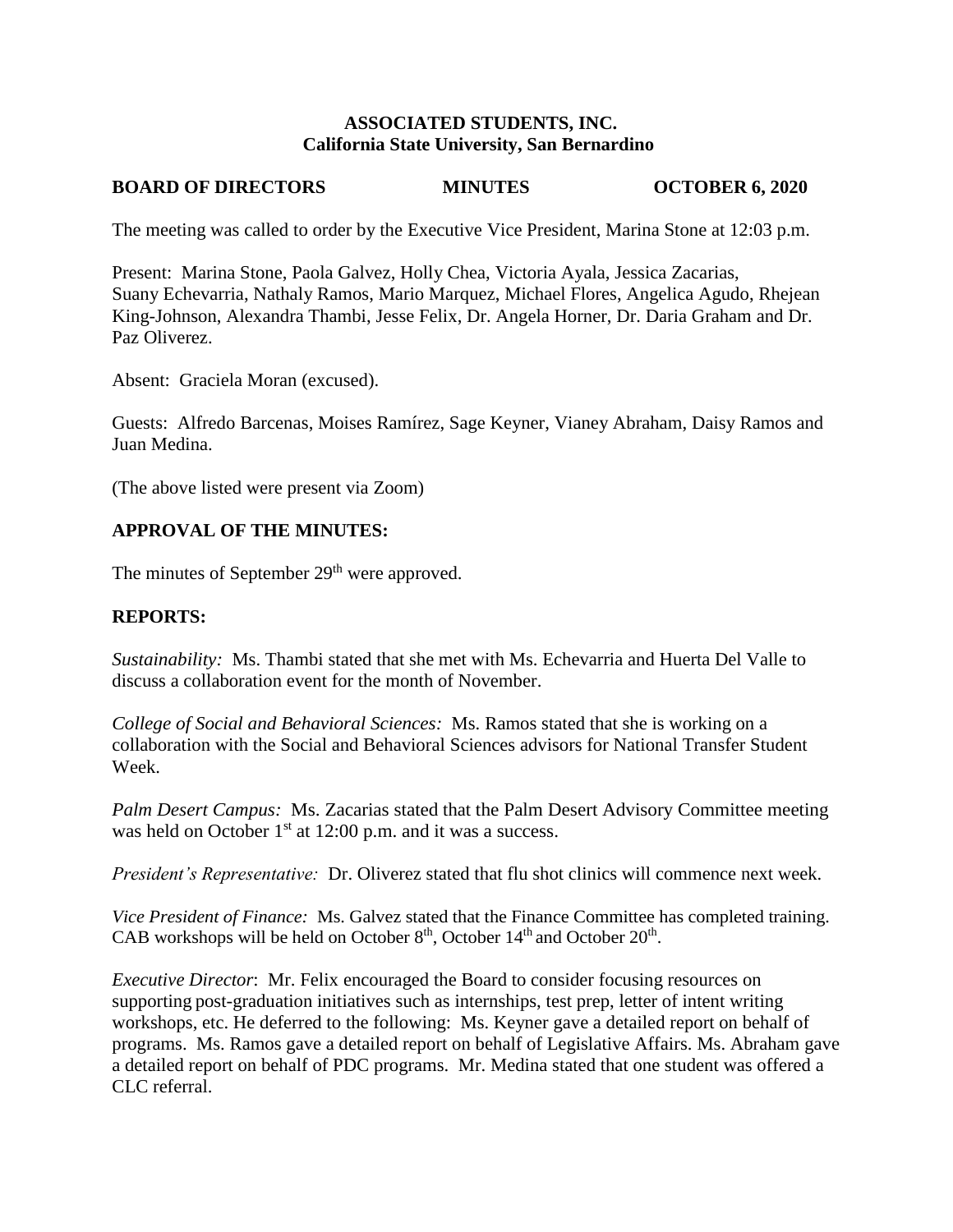#### *Minutes*

*Executive Vice President:* Ms. Stone stated that she is working on the Art Therapy event and Homecoming.

## **ADOPTION OF AGENDA:**

M/S Felix/Echevarria: To strike BD 127-20 from the agenda since the student was notified of their involuntary resignation, therefore, there is no need to have a decision on the item. Passed unanimously.

The agenda was adopted as amended.

### **OLD BUSINESS:**

### **BD 125-20 M/S Felix/Zacarias: Discussion of co-curricular programming initiatives.**

Mr. Felix stated that the purpose of this item is to discuss ways to help support the Biological Science department through co-curricular programming.

Discussion ensued.

Dr. Horner stated that hosting an annual "Meet the Professors" event such as the one hosted by the Biology club can help other departments. During the event students can meet their professors and ask about their research.

Ms. Ayala stated that hosting events such as "Meet the Faculty" or "Meet the Dean" are great ideas to get students involved.

Ms. King-Johnson recommended that they incorporate hands on activities such as science experiments or visiting the cadavers.

Discussion ensued.

Discussion closed.

#### **NEW BUSINESS:**

#### **BD 126-20 M/S Ayala/Zacarias: Discussion on reducing faculty office hours.**

Ms. Ayala stated that the purpose of this item is to discuss faculty's concerns regarding office hours.

Dr. Horner stated that she is paid to have faculty office hours and has created different ways to engage with students.

Ms. King-Johnson stated that as a Graduate teaching associate, it is a requirement to have office hours.